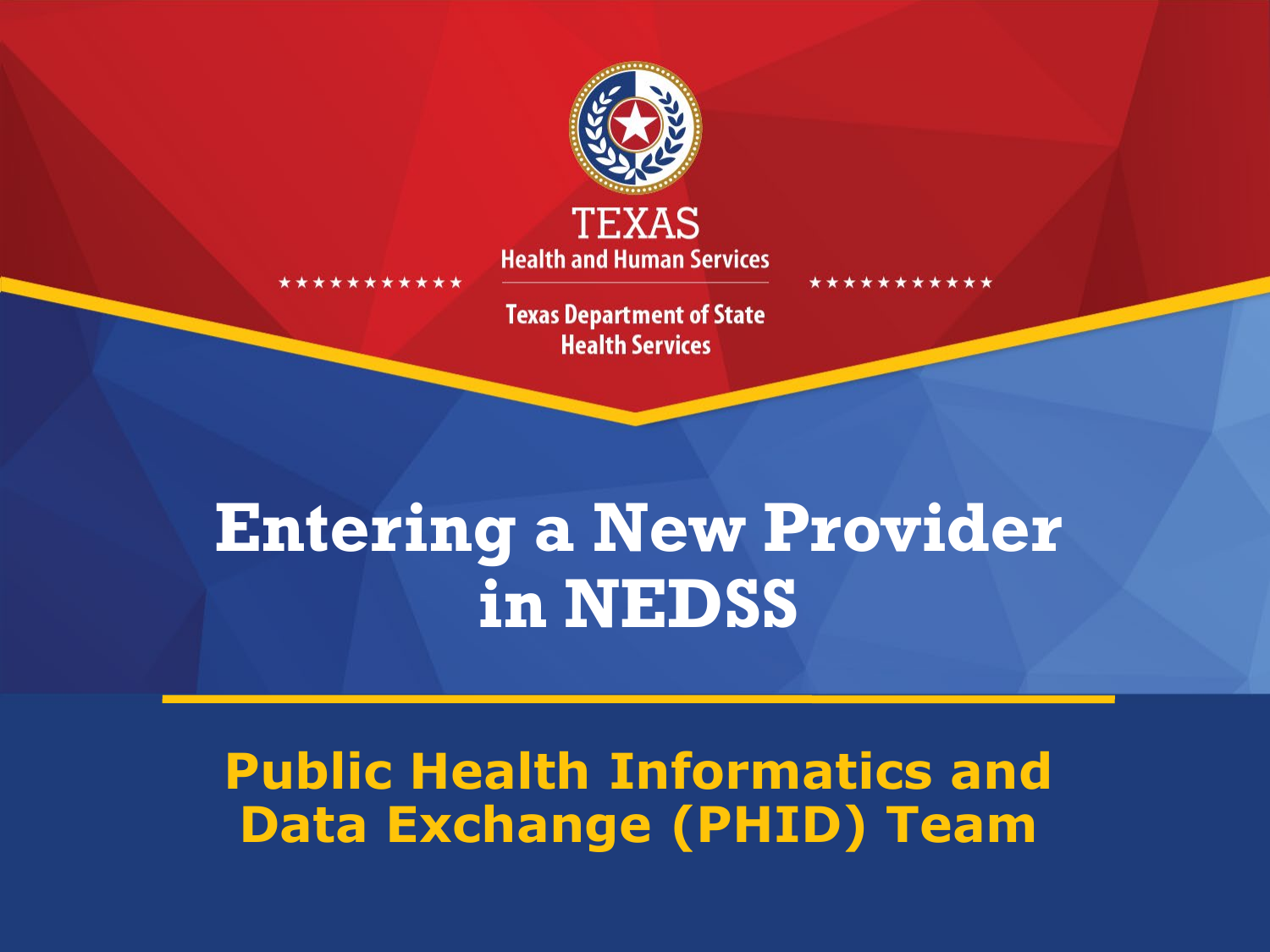# **Providers in NEDSS**



**Texas Department of State Health Services** 

Providers in NEDSS are all persons in NBS-TX, except the patient, such as physicians, investigators, infection control practitioners, etc. Anyone that will be documented in the investigation and/or lab report.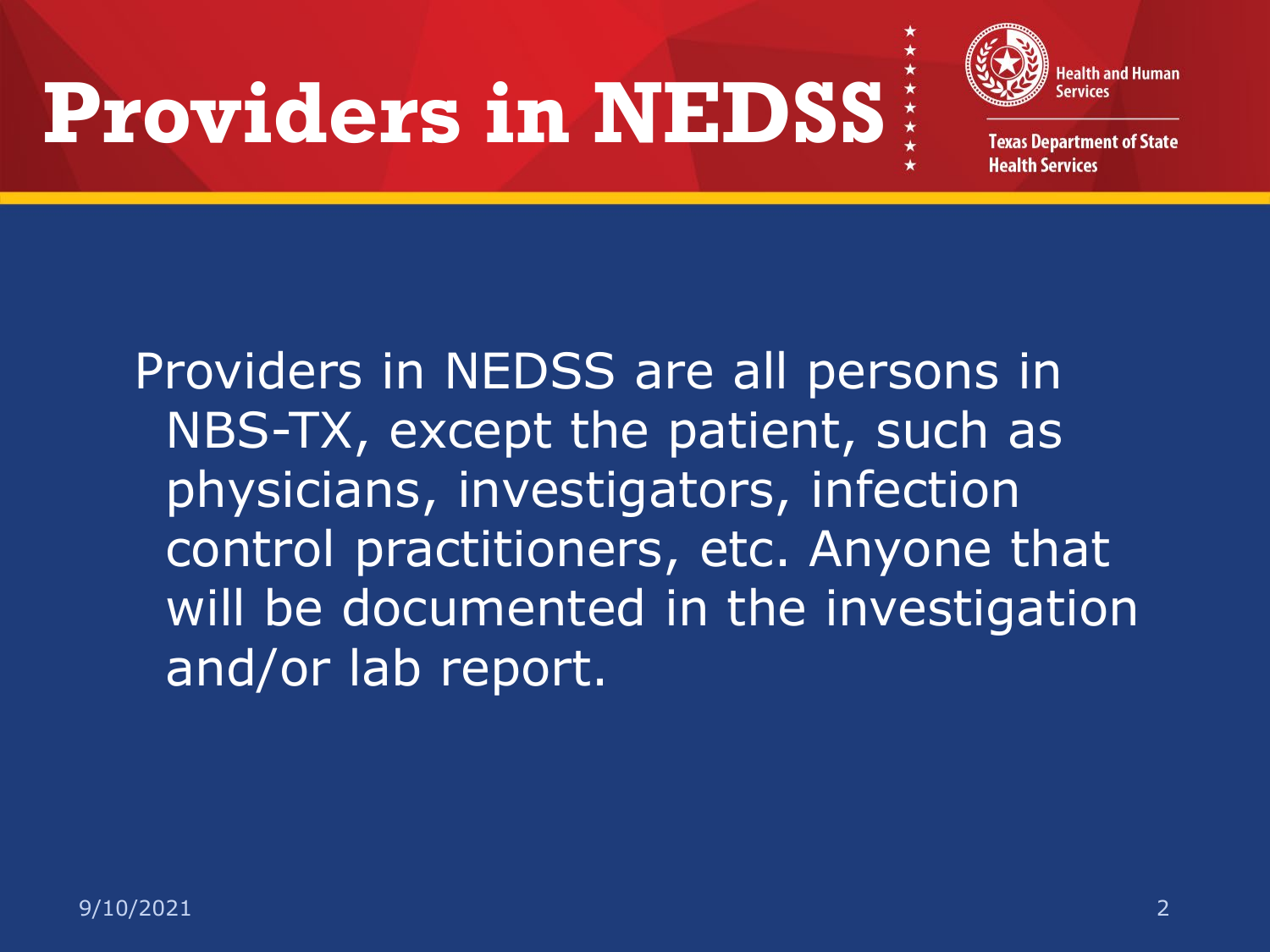### **Add New Provider**



★  $\star$  $\star$ 

★★

 $\star$ 

 $\star$ 

÷

**Texas Department of State Health Services** 



• Choose Data Entry • Choose Provider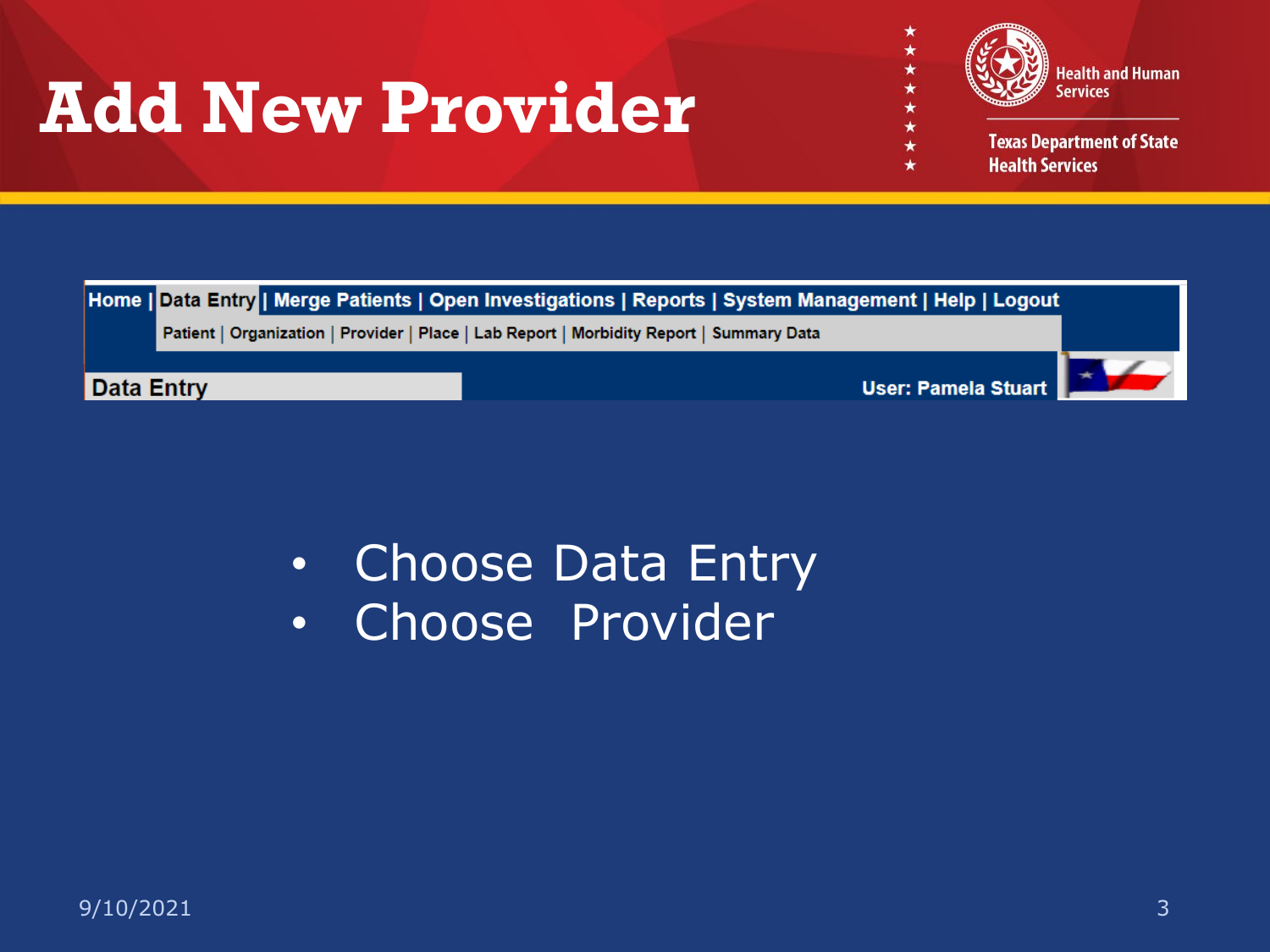# **Search Providers**



**Texas Department of State Health Services** 

### Search for the provider by entering the first 3 letters of the first and last name and Submit.

| Home   Data Entry   Merge Patients   Open Investigations   Reports   System Management   Help   Logout |                                |                        |                     |  |
|--------------------------------------------------------------------------------------------------------|--------------------------------|------------------------|---------------------|--|
| <b>Find Provider</b>                                                                                   |                                |                        | User: Pamela Stuart |  |
|                                                                                                        |                                |                        |                     |  |
|                                                                                                        |                                |                        |                     |  |
|                                                                                                        |                                |                        | <b>Submit</b>       |  |
|                                                                                                        |                                |                        |                     |  |
| <b>Search Criteria</b>                                                                                 |                                |                        |                     |  |
|                                                                                                        | <b>Operators</b>               | <b>Search Criteria</b> |                     |  |
| Last Name: Starts With                                                                                 | v                              |                        |                     |  |
| First Name: Starts With                                                                                | $\checkmark$                   |                        |                     |  |
| <b>Street Address: Contains</b>                                                                        | $\checkmark$                   |                        |                     |  |
|                                                                                                        | $\checkmark$<br>City: Contains |                        |                     |  |
| State:                                                                                                 |                                |                        | $\checkmark$        |  |
| Zip:                                                                                                   |                                |                        |                     |  |
| Telephone:                                                                                             |                                |                        |                     |  |
| <b>ID Type:</b>                                                                                        |                                |                        | $\checkmark$        |  |
| Value:                                                                                                 |                                |                        |                     |  |
|                                                                                                        |                                |                        |                     |  |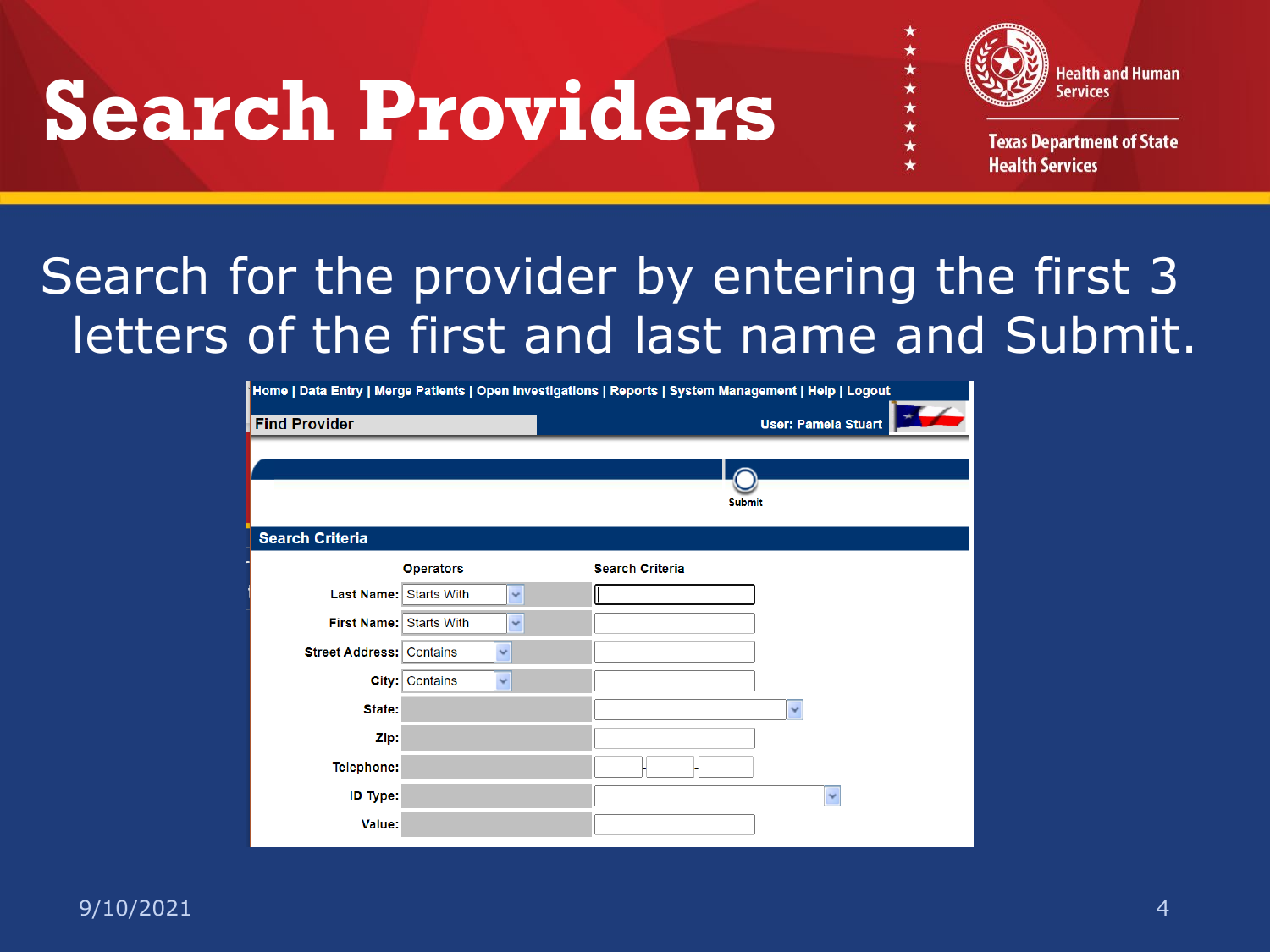## **Search Results**



 $\star$ 

 $\star$ 

 $\star$ 

**Texas Department of State Health Services** 

#### Choose *Add* to add a new provider.

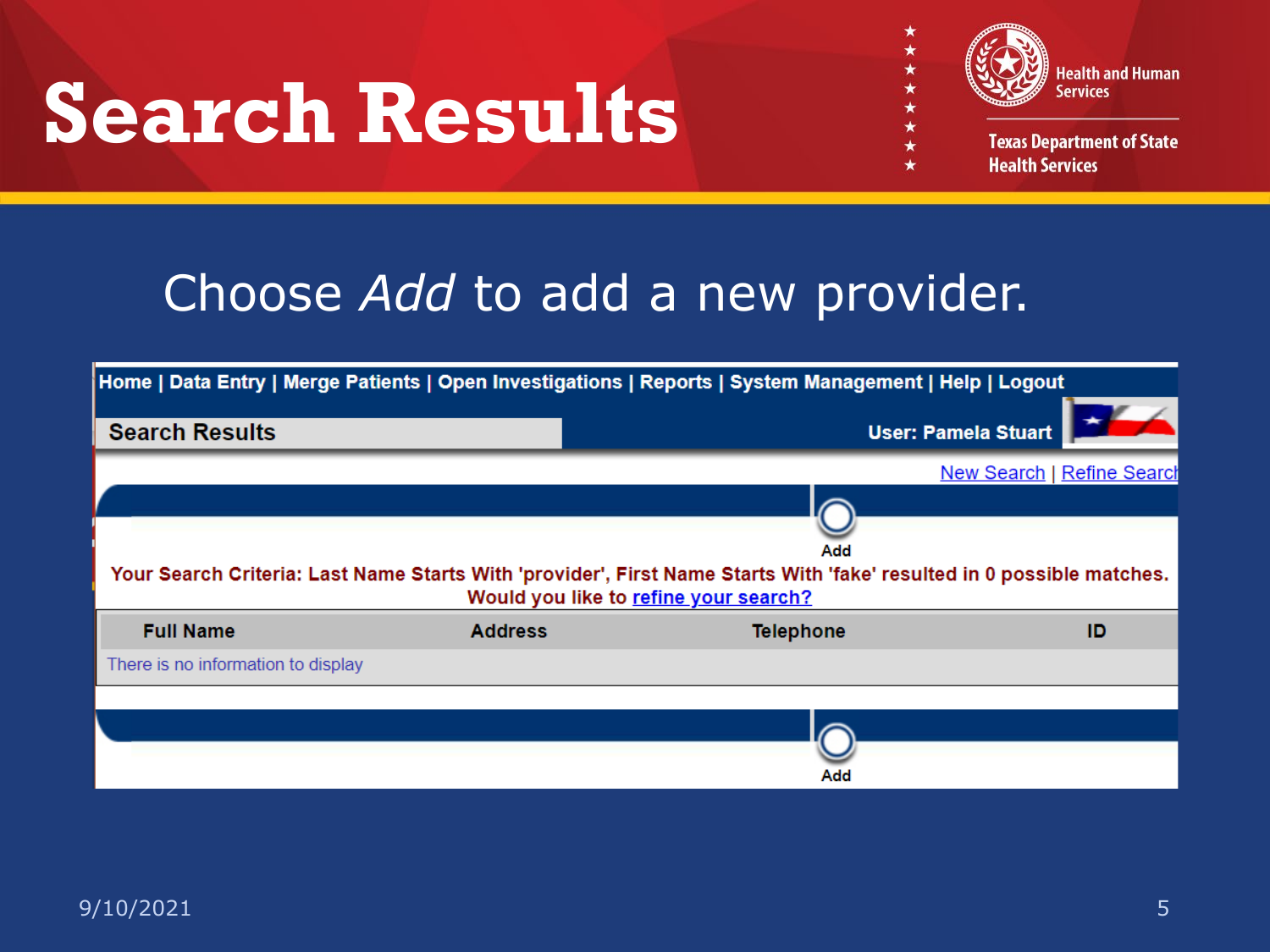## **Add Provider**



**Texas Department of State Health Services** 

- Choose a *Role* for the provider.
- The names or letters entered in the search will populate in the *Name* section. Make sure it is correct.

| <b>Administrative Information</b>                                |                                                                                                                                         | <b>Back to Top</b> |
|------------------------------------------------------------------|-----------------------------------------------------------------------------------------------------------------------------------------|--------------------|
| Quick Code:                                                      |                                                                                                                                         |                    |
| Role:<br><b>General Comments:</b>                                | (Use Ctrl to select more than one)<br>A<br>Consulting Provider (Copies To)<br>Counselor<br><b>Health Officer</b><br>Lab Technician<br>v |                    |
| <b>Name</b>                                                      |                                                                                                                                         | <b>Back to Top</b> |
| Prefix:<br>Last Name: provider<br><b>Middle Name:</b><br>Suffix: | First Name: fake<br>$\checkmark$                                                                                                        |                    |
| Degree:                                                          |                                                                                                                                         |                    |

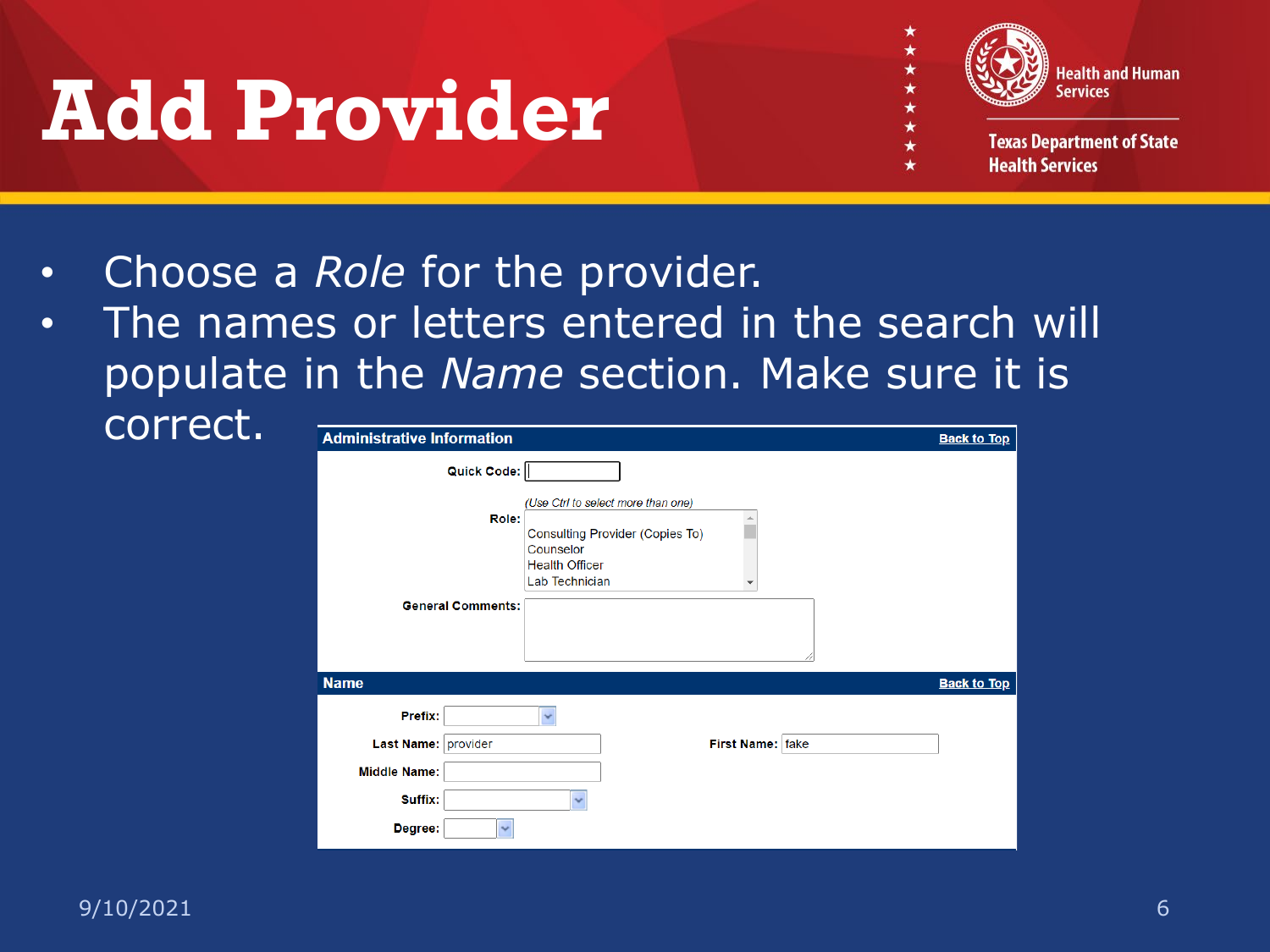# **Multi-Entry Tables**



★ ★ ★ .

**Texas Department of State Health Services** 

- Multi-entry tables allow users to enter as many pieces of information as they have.
- Multi-entry tables are used throughout the application in patient records, lab reports, providers, etc.
- Users do not have to utilize the multi-entry tables if they do not have the information.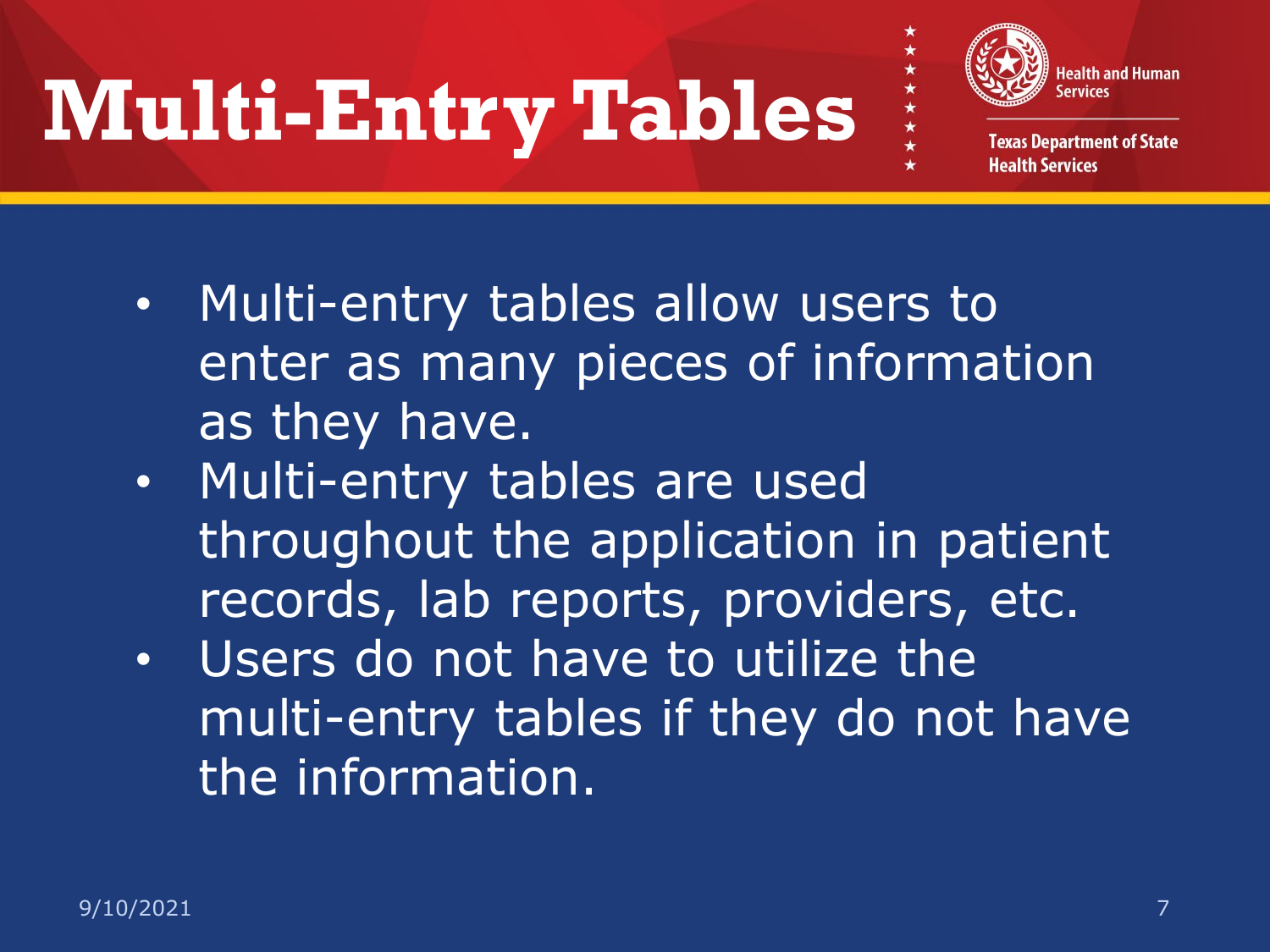# **Multi-Entry Tables**



**Texas Department of State Health Services** 

|                              | <b>Address Information</b>                   |                  |              | <b>Back to Top</b>         |
|------------------------------|----------------------------------------------|------------------|--------------|----------------------------|
| <b>Use</b>                   | <b>Address</b>                               | City             | <b>State</b> | Zip                        |
|                              | (Required for Add/Update Address)<br>Use:    |                  |              |                            |
|                              | (Required for Add/Update Address)<br>Type:   | v                |              |                            |
| <b>Street Address 1:</b>     |                                              |                  |              |                            |
| <b>Street Address 2:</b>     |                                              |                  |              |                            |
|                              | City:                                        | State: Texas     |              | $\checkmark$               |
|                              | Zip:                                         | County:          |              | $\checkmark$               |
|                              | <b>Country: United States</b>                |                  |              |                            |
| <b>Address Comments:</b>     |                                              |                  |              |                            |
|                              |                                              |                  |              |                            |
|                              |                                              |                  |              | <b>Add Address</b>         |
|                              |                                              |                  |              |                            |
|                              |                                              |                  |              |                            |
|                              |                                              |                  |              |                            |
| <b>Use</b>                   | <b>Type</b>                                  | <b>Telephone</b> |              |                            |
|                              | (Required for Add/Update Telephone)          |                  |              |                            |
|                              | Use:                                         |                  |              |                            |
|                              | (Required for Add/Update Telephone)<br>Type: | $\checkmark$     |              |                            |
|                              | <b>Country Code:</b>                         | Telephone:       |              | <b>Back to Top</b><br>Ext: |
|                              | Email:                                       |                  |              |                            |
| <b>Telephone Information</b> | URL:                                         |                  |              |                            |
| <b>Telephone Comments:</b>   |                                              |                  |              |                            |

- Choose a *Use* and *Type*  as they are *REQUIRED for an Add or Update*
- Enter the information in the appropriate field.
- **Once all information** has been entered, you must choose the *Add* button in the multientry table before submitting.